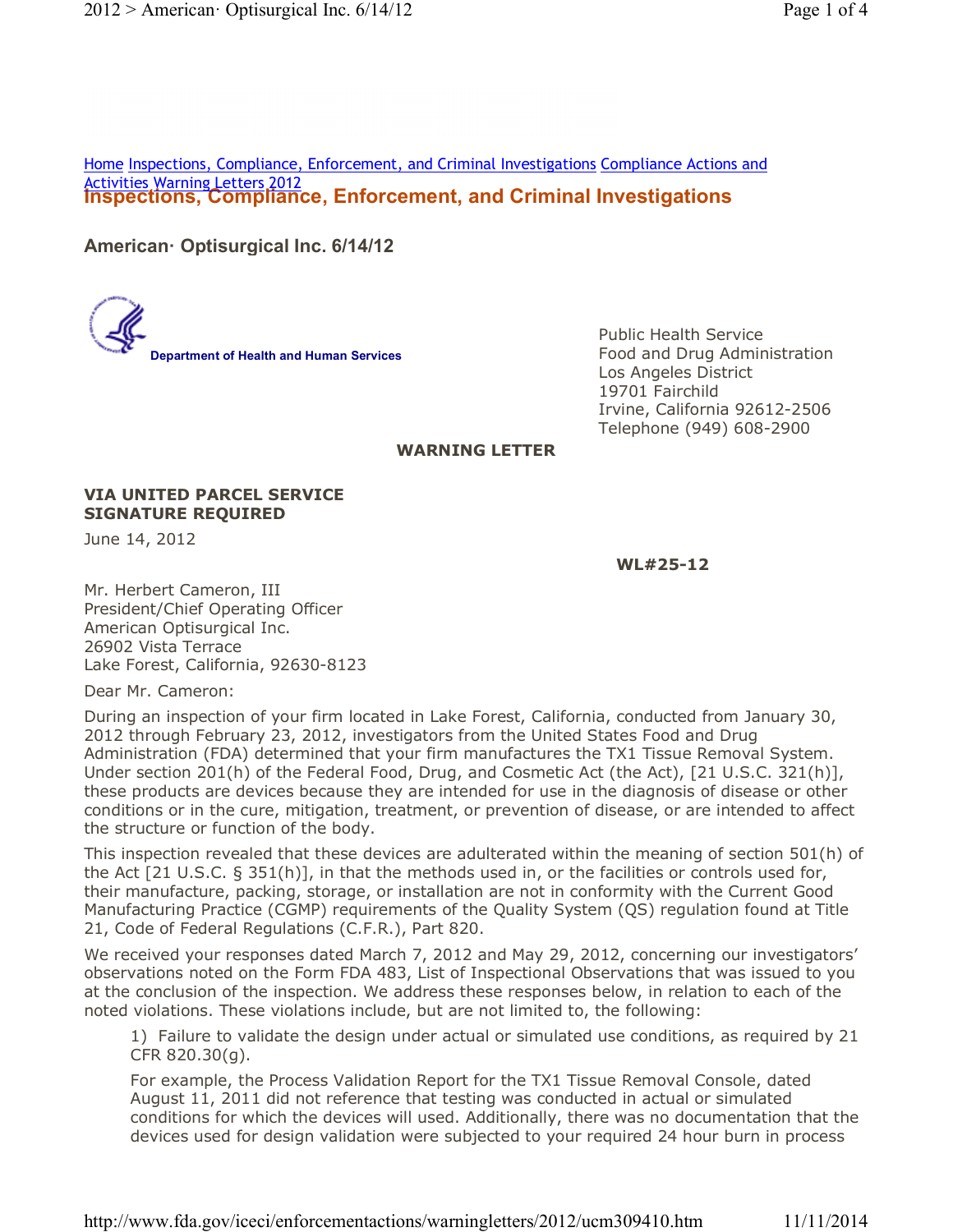prior to installation of the production software. Your responses, dated March 7, 2012 and May 29, 2012 are inadequate. You have not demonstrated that process validation for the TX1 Tissue Removal System has been performed under actual or simulated use conditions.

2) Failure to adequately document design inputs, as required by 21 CFR 820.30(c).

For example, design inputs for the TX1 Product Design Specification procedure were not reviewed and approved by the Project Manager of the TX-1 Design Project plan, as required by your firm's Design Control procedures, QOP-73-01, Rev. C. A change in the original design input for pressurized irrigation from **(b)(4)** nominal operating pressure to **(b)(4)** nominal operating pressure was not referenced in Design Review Minutes or in your Product Design Specifications. Your responses, dated March 7, 2012 and May 29, 2012 were inadequate. You have not demonstrated that design inputs have been adequately documented.

3) Failure to adequately document design outputs, as required by 21 CFR 820.30 (d).

For example, design output requirements were not documented, reviewed and approved according to defined acceptance criteria before commercial release of this device. The Process Validation Report for the TX1 Tissue Removal Console, dated August 11, 2011 does not reference a protocol with defined acceptance criteria to demonstrate conformance to design input requirements. Your responses, dated March 7, 2012 and May 29, 2012 were inadequate. You have not demonstrated that design output requirements have been met.

4) Failure to document process validation activities, as required by 21 CFR 820.75 (a).

For example, you have not documented that the process of manufacturing **(b)(4)** has been validated to assure these components meet your specifications. Your responses, dated March 7, 2012 and May 29, 2012 were inadequate. You have not demonstrated that this process has been validated to meet predetermined specifications.

5) Failure to validate software used as part of production for its intended use according to an established protocol, as required by 21 CFR 820.70(i). For example, your firm has not validated:

• The software that operates the **(b)(4)** used to fabricate and manufacture **(b)(4)** for the TX1 Tissue Removal System.

• The burn in software used to test the TX1 Tissue Removal Console referenced in your Process Validation Report, dated August 11, 2011.

Your responses, dated March 7, 2012 and May 29, 2012 were inadequate. You have not demonstrated that the above referenced software has been validated for its intended use.

6) Failure to adequately establish procedures for receiving, reviewing, and evaluating complaints by a formally designated unit, as required by 21 CFR 820.198(a). For example, Your Customer Complaints Procedure, QOP-85-03, Rev. B does not specify that the actual date the complaint was received, dates of the investigation and the results of the investigation needs to be documented. Our investigators' review of your complaint files revealed several deficiencies in complaint handling:

• Complaint files lacked contact information for the customer.

• There was no indication that there was any follow up with complainants.

• There was no determination whether the device was used during a medical procedure and if the complaint should be evaluated to determine if an adverse event should be reported to FDA.

• Your customer complaint reports and return goods authorizations do not indicate how a complaint was received (e.g. telephone, email, backdoor); therefore there is no mechanism in place to ensure all verbal complaints are captured.

• If a formal investigation was conducted and if not, the reason why no investigation was made.

• Whether the complaint led to a Corrective action for complaint records **(b)(4)** .

Your responses, dated March 7, 2012 and May 29, 2012 were inadequate. Your promised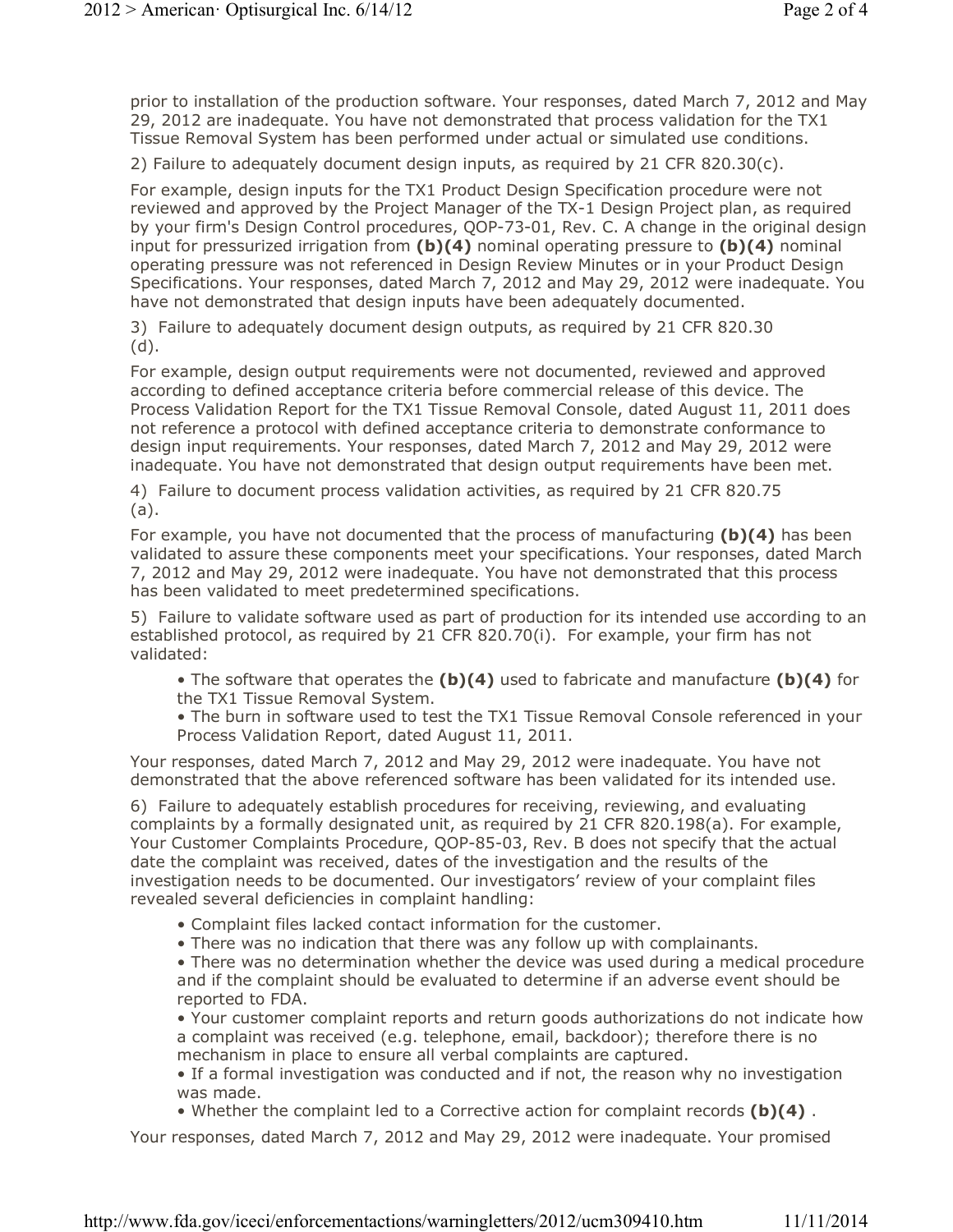corrective actions referencing the updating of your complaint handling procedures have not yet been implemented.

7) Failure to adequately establish procedures for corrective and preventive action; as required by 21 CFR 820.100(a). For example, your firm's CAPA procedures, QOP-85-04, Corrective and Preventive Action do not require written documentation when proposing a Corrective Action Request, therefore limiting the ability to determine recurrence of nonconforming product or quality problems. Your firm has not defined what constitutes a sufficiently serious or recurring nonconformity'' in either your Corrective and Preventive Action procedures or your Supplier Evaluation and Monitoring procedure, (QOP 74-01) to define the criteria to initiate a Corrective Action Request. Additionally, your Control of Non-Conforming Product procedures (QOP-83-01) allow your form to close out non-conforming product reports if a disposition decision is made to "scrap" or accept product "as is" without further evaluation to determine if a corrective or preventive action is appropriate. Your responses, dated March 7, 2012 and May 29, 2012 were inadequate. Your promised Corrective actions have not yet been implemented.

8) Failure to adequately establish document control procedures, as required by 21 CFR 820.40. For example, your firm's document control procedures, QOP-42-01) Control of Documents, Rev. D do not address how to control or identify **(b)(4)** used to download the software in finished devices. These. procedures do not have signature requirements that demonstrate documents, such as device history record documents· and design drawings have been approved. The documents are dated, and include the name of the individual approving the documents, but lack a signature. The software used to store the procedures, records and drawings do not have an electronic signature capability. Your firm's controlled documents do not reference historical changes made to them. As an example, "Red Line" changes to drawings referencing component assemblies and designs used for the Tenex TX1 Tissue removal System did ·not have the date and initials or signature of the individuals conducting the "Red Line" changes to these documents. Your responses, dated March 7, 2012 and May 29, 2012 were inadequate. Your promised corrective actions have not yet been implemented.

9) Failure to establish procedures for design transfer, as required by 820.30(h). For example, your design control procedures, Design Control QOP-73-01 Rev. C do not indicate how the validated design is to be correctly transferred into production specifications. This procedure states "engineering is responsible for translating the device design into manufacturing specifications", but provides no requirements to demonstrate the drawings have been released to manufacturing. Your responses, dated March 7, 2012 and May 29, 2012 were inadequate. You have not demonstrated how the design of the Tenex TX1 Tissue removal System was transferred to manufacturing.

You should take prompt action to correct the violations addressed in this letter. Failure to promptly correct these violations may result in regulatory action being initiated by the Food and Drug Administration without further notice. These actions include, but are not limited to, seizure, injunction, and/or civil money penalties. Also, federal agencies are advised of the issuance of all Warning Letters about devices so that they may take this information into account when considering the award of contracts. Additionally, premarket approval applications for Class III devices to which the Quality System regulation deviations are reasonably related will not be approved until the violations have been corrected. Requests for Certificates to Foreign Governments will not be granted until the violations related to the subject devices have been corrected.

Please notify this office in writing within fifteen working days from the date you receive this letter of the specific steps you have taken to correct the noted violations, including an explanation of how you plan to prevent these violations, or similar violations, from occurring again. Include documentation of the corrective action you have taken. If your planned corrections will occur over time, please include a timetable for implementation of those corrections. If corrective action cannot be completed within fifteen working days, state the reason for the delay and the time within which the corrections will be completed.

Finally, your response should be sent to: Mr. Blake Bevill, Director, Compliance Branch, Food and